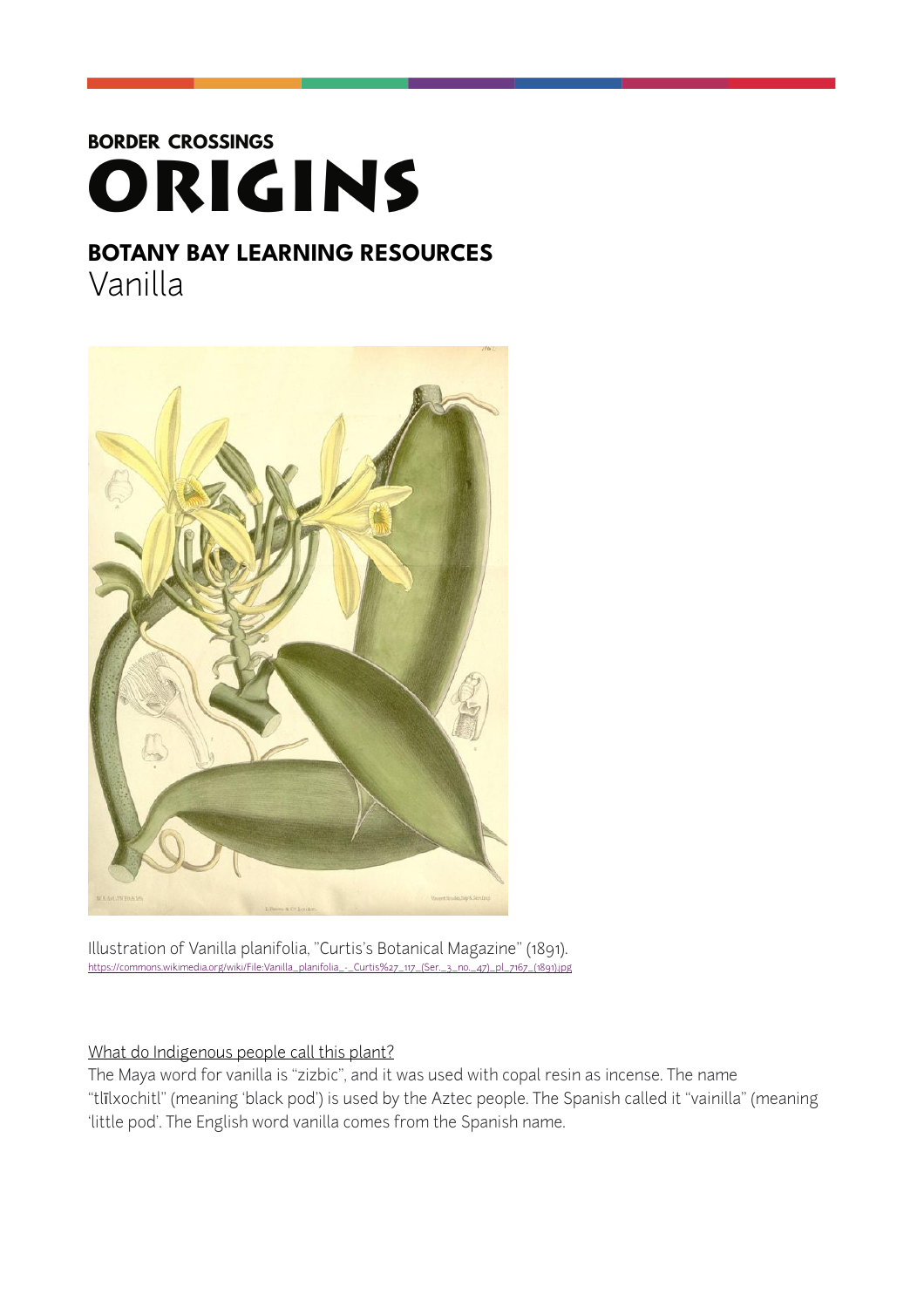#### When was this plant first documented?

Franciscan friar Bernardino de Sahagún described vanilla and its uses in the Florentine Codex which was published in the late 1500s in both Spanish and Nahuatl languages.



palhoasan, moflapalhoawana, & Thil suchiti, meatic, memeatic. pipikaoac: mjquauhio iuh qujn tekikilin, movicomanį, moiaca modactilitic, izotzotladic, itioxio, Malie aviae Maratti mavistic, ma

Drawing of the Vanilla plant from the Florentine Codex [https://en.wikipedia.org/wiki/Vanilla#/media/File:Vanilla\\_florentine\\_codex.jpg](https://en.wikipedia.org/wiki/Vanilla%252523/media/File:Vanilla_florentine_codex.jpg)

#### How many varieties of this plant are known?

There are over 150 varieties of vanilla. All of them are descended from the original version originally from Mesoamerica - parts of what we now call Mexico. The three most popular and widely used varieties are: vanilla planifolia, vanilla tahitiensis, and vanilla pompona.

# Where and how was the plant originally grown and used?

Vanilla vines are planted and cultivated carefully as vanilla was used in religious ceremonies and in medicine by the Totonac people in what is now Mexico. The vines grow several feet tall using trees to support them. The flowers are pollinated by insects and also by hand. Once the vanilla pods have turned black, they are picked and heated to stop them from rotting, then the pods are dried and boxed for 3 months.

# How do Indigenous people relate to this plant?

In pre-Hispanic times, the Totonac were conquered by the Aztecs who developed a taste for vanilla. As well as taking payments of vanilla as tribute, the Aztecs also began growing vanilla themselves.

Vanilla has not just been used as a flavouring. Vanilla is used by the Aztec people as a perfume and to treat upset stomachs, indigestion, lice infestations, body odour and fevers. It has also been used as an aphrodisiac and a good luck charm for travellers..

However, vanilla can also cause skin irritation and insomnia if too much is taken.